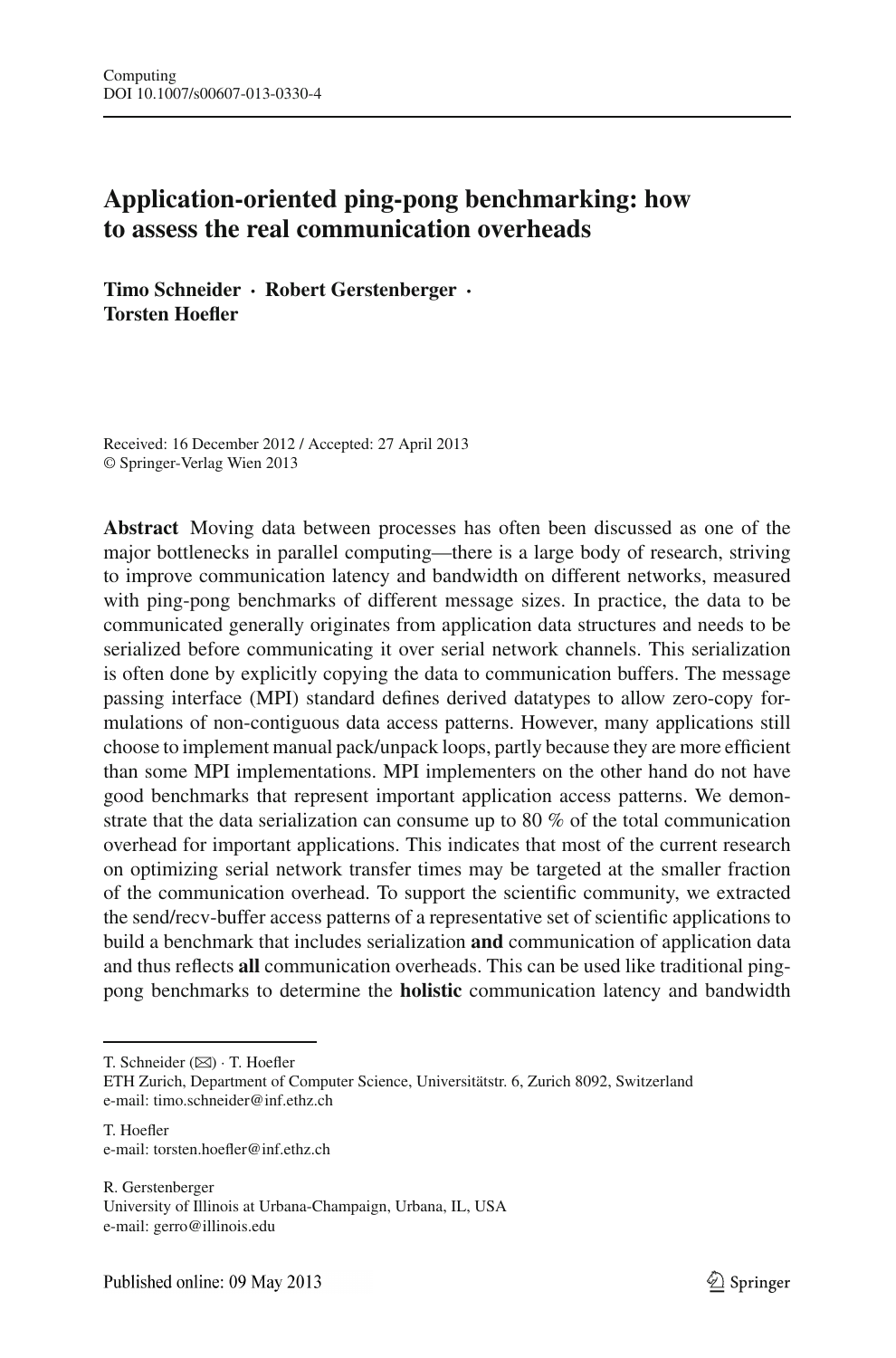as observed by an application. It supports serialization loops in C and Fortran as well as MPI datatypes for representative application access patterns. Our benchmark, consisting of seven micro-applications, unveils significant performance discrepancies between the MPI datatype implementations of state of the art MPI implementations. Our micro-applications aim to provide a standard benchmark for MPI datatype implementations to guide optimizations similarly to the established benchmarks SPEC CPU and Livermore Loops.

**Keywords** MPI datatypes · Benchmark · Data movement · Access-pattern

### **Mathematics Subject Classification** 68M10 · 68M14

## **1 Motivation and state of the art**

One of the most common benchmarks in HPC to gauge network performance is a ping-pong benchmark over a range of different message sizes which are sent from and received into a consecutive buffer. With such a benchmark we can judge the minimum achievable latency and maximum available bandwidth for an application. As we show in Fig. [1a](#page-1-0), this correlates weakly with the communication overhead that typical computational science applications experience, because such applications generally do not communicate consecutive data, but serialize (often called *pack*) their data into a consecutive buffer before sending it.

The MPI standard [\[15](#page-13-0)] is the de facto standard for implementing high-performance scientific applications. The advantage of MPI is that it enables a user to write performance-portable codes. This is achieved by abstraction: Instead of expressing a communication step as a set of point-to-point communications in a low-level communication API it can be expressed in an abstract and platform independent way. MPI implementers can tune the implementation of these abstract communication patterns for specific machines.



<span id="page-1-0"></span>**Fig. 1** Bandwidth attained by several applications benchmarks, compared with a normal ping-pong of the same size. No application is able to attain the performance outlined by the standard ping-pong benchmark when manual pack loops are used. MPI datatypes (DDTs) recognize that the buffer in the NAS\_LU\_x (cf. Sect. [2](#page-3-0) for a detailed description of all patterns.) case is already contiguous and do not perform an extra copy. However, there are also many cases where MPI DDTs perform worse than manual packing. **a** Manual packing with Fortran 90. **b** Packing with MPI DDTs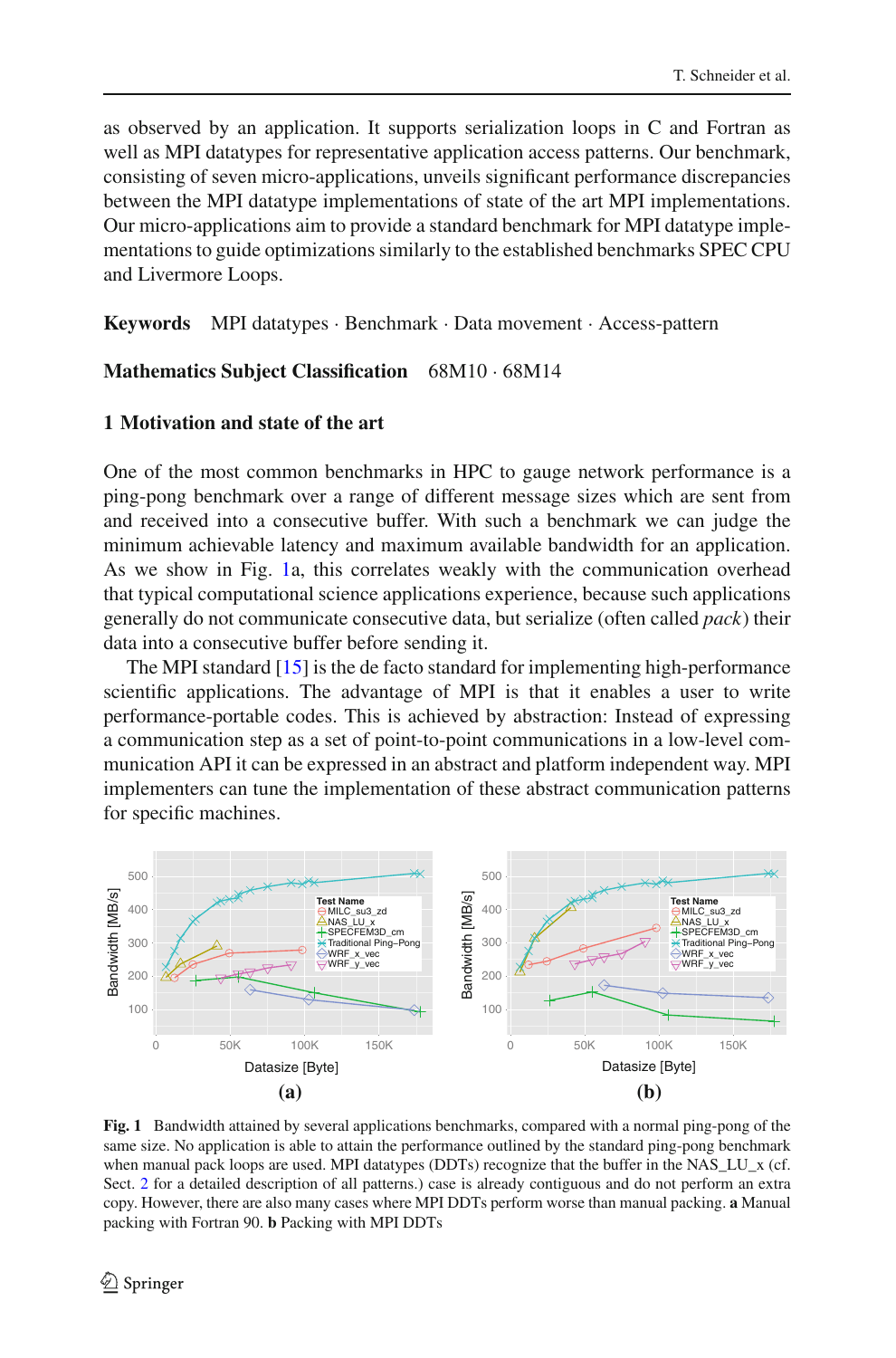

<span id="page-2-0"></span>**Fig. 2** An example use case for MPI derived datatypes

MPI derived datatypes allow the specification of arbitrary data layouts in all places where MPI functions accept a datatype argument (e.g., MPI  $\overline{INT}$ ). We give an example for the usage of MPI DDTs to send/receive a vector of integers in Fig. [2.](#page-2-0) All elements with even indices are to replaced by the received data, elements with odd indices are to be sent. Without the usage of MPI DDTs one would either have to allocate temporary buffers and manually pack/unpack the data or send a large number of messages. The usage of MPI DDTs greatly simplifies this example. If the used interconnect supports non-contiguous transfers (such as Cray Gemini [\[2\]](#page-12-0)) the two copies can be avoided completely. Therefore the usage of MPI DDTs not only simplifies the code but also can improve the performance due to the zero-copy formulation. In Fig. [1b](#page-1-0) we show that some applications can benefit from using MPI DDTs instead of manual pack loops (for example NAS LU and MILC, as was already demonstrated in [\[13](#page-13-1)]).

Not many scientific codes leverage MPI DDTs, even though their usage would be appropriate in many cases. One of the reasons might be that current MPI implementations in some cases still fail to match the performance of manual packing, despite the work that is done on improving DDT implementations [\[8](#page-12-1)[,20](#page-13-2),[22](#page-13-3)]. Most of this work is guided by a small number of micro-benchmarks. This makes it hard to gauge the impact of a certain optimization on real scientific codes.

Coming back to the high-level language analogy made before and comparing this situation to the one of people developing new compiler optimizations techniques or microarchitecture extensions we see that, unlike for other fields, there is no applicationderived set of benchmarks to evaluate MPI datatype implementations. Benchmark suites such as SPEC [\[10\]](#page-13-4) or the Livermore Loops [\[14](#page-13-5)] are used (e.g., [\[1](#page-12-2)]) to evaluate compilers and microarchitectures. To address this issue, we developed a set of micro-applications<sup>1</sup> that represent access patterns of representative scientific applications as optimized pack loops as well as MPI datatypes. Micro-applications are, simi-larly to mini-applications [\[5](#page-12-3)[,7](#page-12-4)[,12](#page-13-6)], kernels that represent real production level codes. However, unlike mini-applications that represent whole kernels, micro-applications focus on one particular aspect (or "slice") of the application, for example the I/O, the communication pattern, the computational loop structure, or, as in our case, the communication data access pattern.

### 1.1 Related work

Previous work in the area of MPI DDTs focuses on improving its performance, either by improving the way DDTs are represented in MPI or by using more cache efficient

<span id="page-2-1"></span><sup>1</sup> Which can be downloaded from [http://unixer.de/research/datatypes/ddtbench.](http://unixer.de/research/datatypes/ddtbench)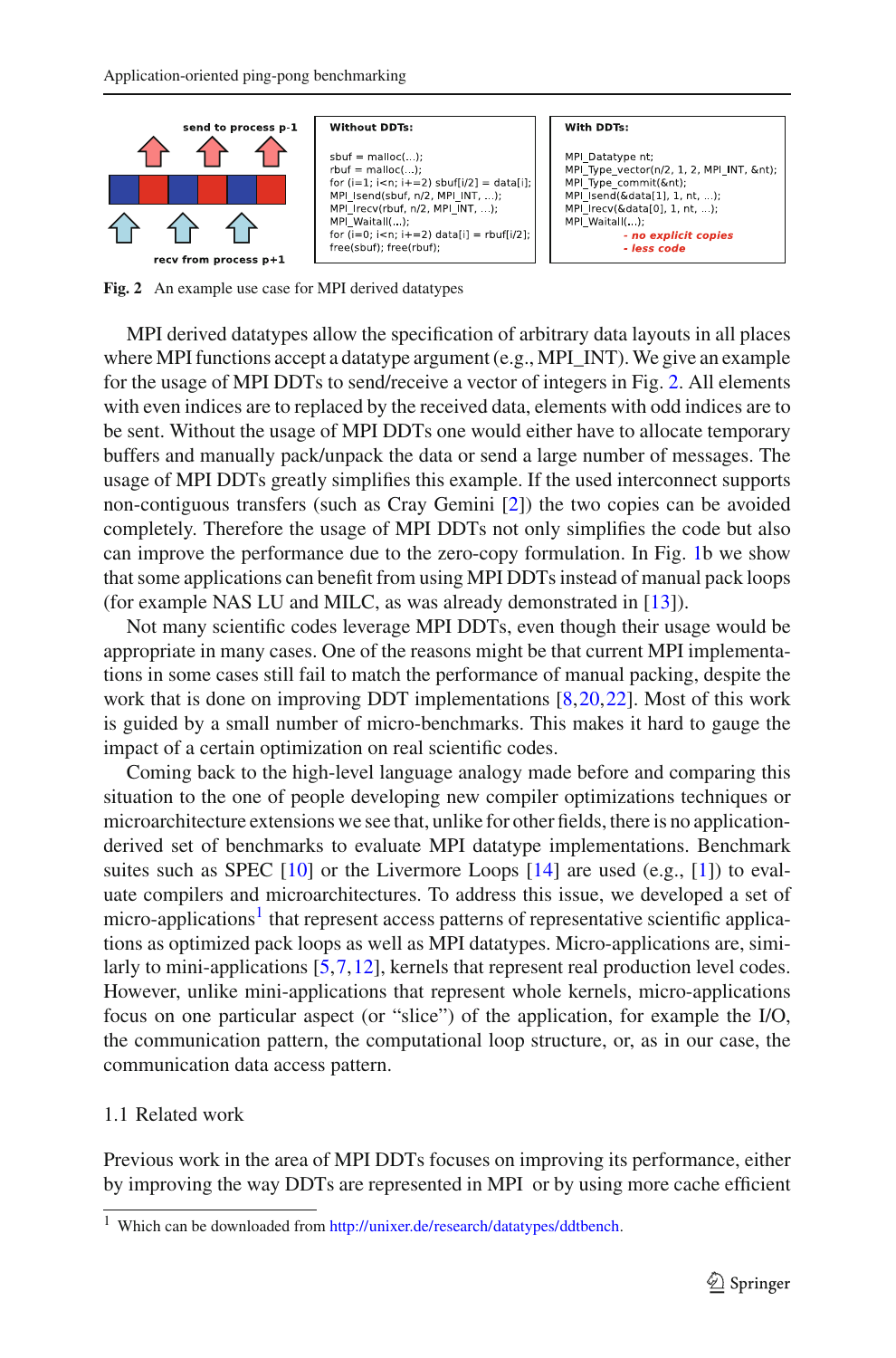strategies for packing and unpacking the datatype to and from a contiguous buffer [\[8](#page-12-1)]. Interconnect features such as RDMA Scatter/Gather operations [\[22](#page-13-3)] have also been considered. Several application studies demonstrate that MPI datatypes can outperform explicit packing in real-world application kernels such as FFTs [\[13](#page-13-1)] and matrix redistribution [\[4](#page-12-5)]. However, performance of current datatype implementations remains suboptimal and has not received as much attention as latency and bandwidth, probably due to the lack of a reasonable and simple benchmark. For example Gropp et al. [\[11](#page-13-7)] found that several basic performance expectations are violated by MPI implementations in use today, i.e., sending data with a more expressive MPI datatype is in some cases faster than using a less expressive one. The performance of MPI datatypes is often measured using artificial micro-benchmarks, which are not related to specific application codes, such as the benchmarks proposed by Reussner et al. [\[17\]](#page-13-8). We identify an unstructured access class, which is present in many molecular dynamics and finite element codes. This access pattern is completely ignored in many datatype optimization papers. However, the issue of preparing the communication buffer has received very little attention compared to tuning the communication itself. In this work, we show that the serialization parts of the communication can take a share of up to 80 % of the total communication overheads because they happen at the sender *and* at the receiver.

In contrast to the related work discussed in this section, our micro-applications offer three important features: (1) they represent a comprehensive set of application use cases, (2) they are easy to compile and use on different architectures, and (3) they isolate the data access and communication performance parts and thus enable the direct comparison of different systems. They can be used as benchmarks for tuning MPI implementations as well as for hardware/software co-design of future (e.g., exascale) network hardware that supports scatter/gather access. This paper is an extended and improved version of [\[18\]](#page-13-9). In this version we extended the description of the analyzed application codes and investigated if the extracted access patterns are persistent across the application run. We added results for the datatype performance of Cray's vendor MPI and compare the performance of manual pack loops implemented in Fortran and C.

### <span id="page-3-0"></span>**2 Representative communication data access patterns**

We analyzed many parallel applications, mini-apps and application benchmarks for their local access patterns to send and receive memory. Our analysis covers the domains of atmospheric sciences, quantum chromodynamics, molecular dynamics, material science, geophysical science, and fluid dynamics. We created seven micro-apps to span these application areas. Table [1](#page-4-0) provides an overview of investigated application classes, their test cases, and a short description of the respective data access patterns. In detail, we analyzed the applications WRF [\[19](#page-13-10)], SPECFEM3D\_GLOBE [\[9\]](#page-13-11), MILC [\[6\]](#page-12-6) and LAMMPS [\[16](#page-13-12)], representing respectively the fields of weather simulation, seismic wave propagation, quantum chromodynamics and molecular dynamics. We also included existing parallel computing benchmarks and mini-apps, such as the NAS Parallel Benchmarks (NPB) [\[21\]](#page-13-13), the Sequoia benchmarks as well as the Mantevo mini-apps [\[12](#page-13-6)].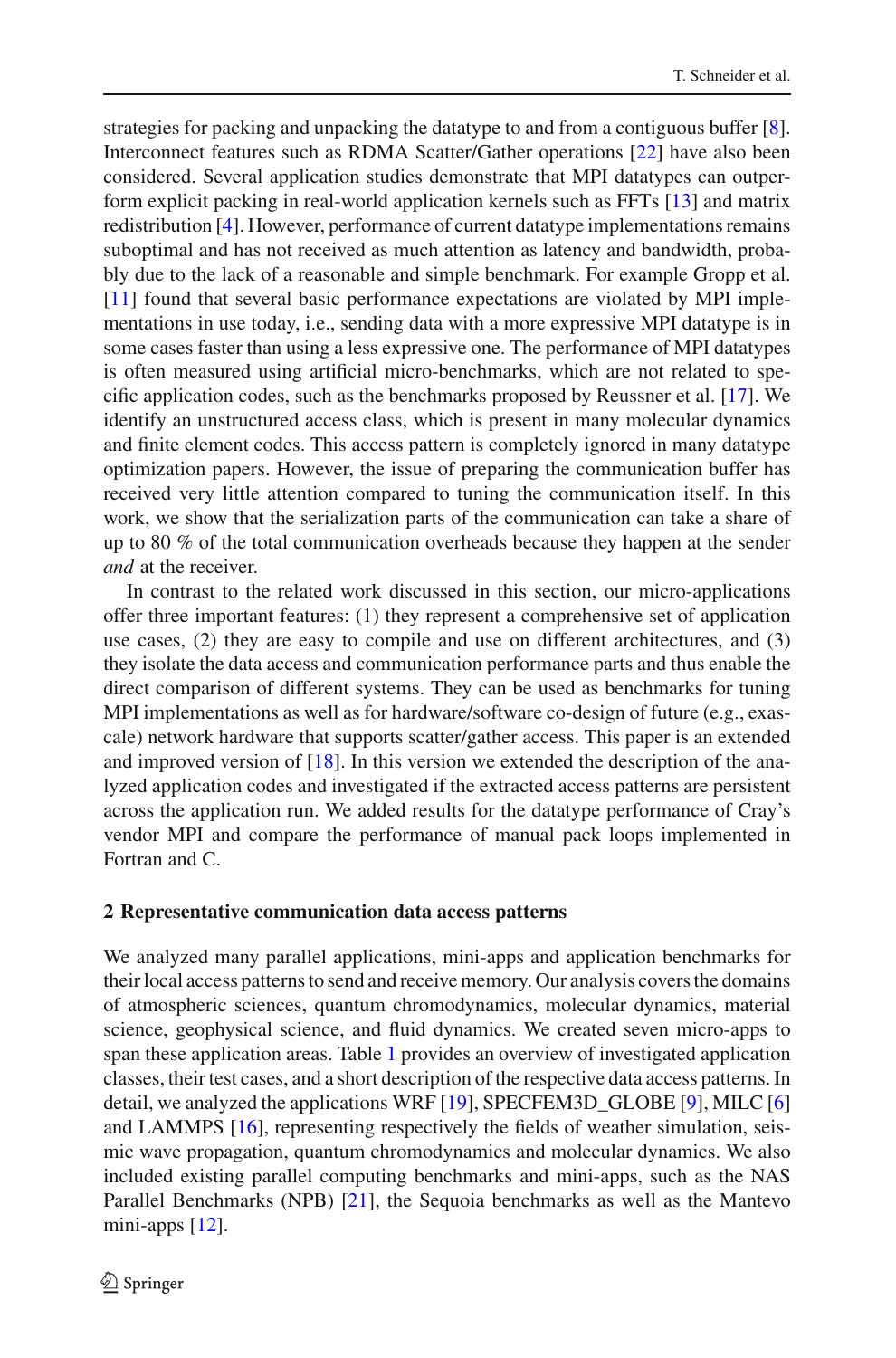| Application class      | Testname           | Access pattern                                                                                                                                                              |
|------------------------|--------------------|-----------------------------------------------------------------------------------------------------------------------------------------------------------------------------|
| Atmospheric science    | WRF x vec          | Struct of 2d/3d/4d face exchanges in different<br>directions (x,y), using different (semantically<br>equivalent) datatypes: nested vectors (_vec)<br>and subarrays $(\_sa)$ |
|                        | $WRF_y$ vec        |                                                                                                                                                                             |
|                        | WRF x sa           |                                                                                                                                                                             |
|                        | WRF_y_sa           |                                                                                                                                                                             |
| Quantum chromodynamics | MILC su3 zd        | 4d face exchange, z direction, nested vectors                                                                                                                               |
| Fluid dynamics         | NAS MG x           | 3d face exchange in each direction $(x,y,z)$ with<br>vectors $(y, z)$ and nested vectors $(x)$                                                                              |
|                        | $NAS_MG_v$         |                                                                                                                                                                             |
|                        | NAS_MG_z           |                                                                                                                                                                             |
|                        | NAS LU x           | 2d face exchange in x direction (contiguous) and<br>y direction (vector)                                                                                                    |
|                        | $NAS_LU_V$         |                                                                                                                                                                             |
| Matrix transpose       | <b>FFT</b>         | 2d FFT, different vector types on<br>send/recy side                                                                                                                         |
|                        | SPECFEM3D mt       | 3d matrix transpose, vector                                                                                                                                                 |
| Molecular dynamics     | <b>LAMMPS</b> full | Unstructured exchange of different particle types<br>(full/atomic), indexed datatypes                                                                                       |
|                        | LAMMPS_atomic      |                                                                                                                                                                             |
| Geophysical science    | SPECFEM3D_oc       | Unstructured exchange of acceleration data for<br>different earth layers, indexed datatypes                                                                                 |
|                        | SPECFEM3D cm       |                                                                                                                                                                             |

<span id="page-4-0"></span>**Table 1** Overview of the application areas, test names, and access patterns of the micro-applications contained in our benchmark

Those applications spend a significant amount of their run-time in communication functions, for example MILC up to 12 %, SPECFEM3D\_GLOBE up to 3 %, and WRF up to 16 % for the problems we use in our micro-applications, which is confirmed by the analysis done in [\[3](#page-12-7)] and [\[9](#page-13-11)].

We found that MPI DDTs are rarely used in the HPC codes considered, and thus we analyzed the data access patterns of the (pack and unpack) loops that are used to (de-)serialize data for sending and receiving. Interestingly, the data access patterns of all those applications can be categorized into three classes: *Cartesian Face Exchange*, *Unstructured Access* and *Interleaved Data*.

In the following we will describe each of the three classes in detail and give specific examples of codes that fit each category.

### 2.1 Face exchange for n-dimensional Cartesian grids

Many applications store their working set in n-dimensional arrays that are distributed across one or more dimensions. In a communication face, neighboring processes then exchange the "sides" of "faces" of their part of the working set. Such access patterns can be observed in many of the NAS codes, such as LU and MG, as well as in WRF and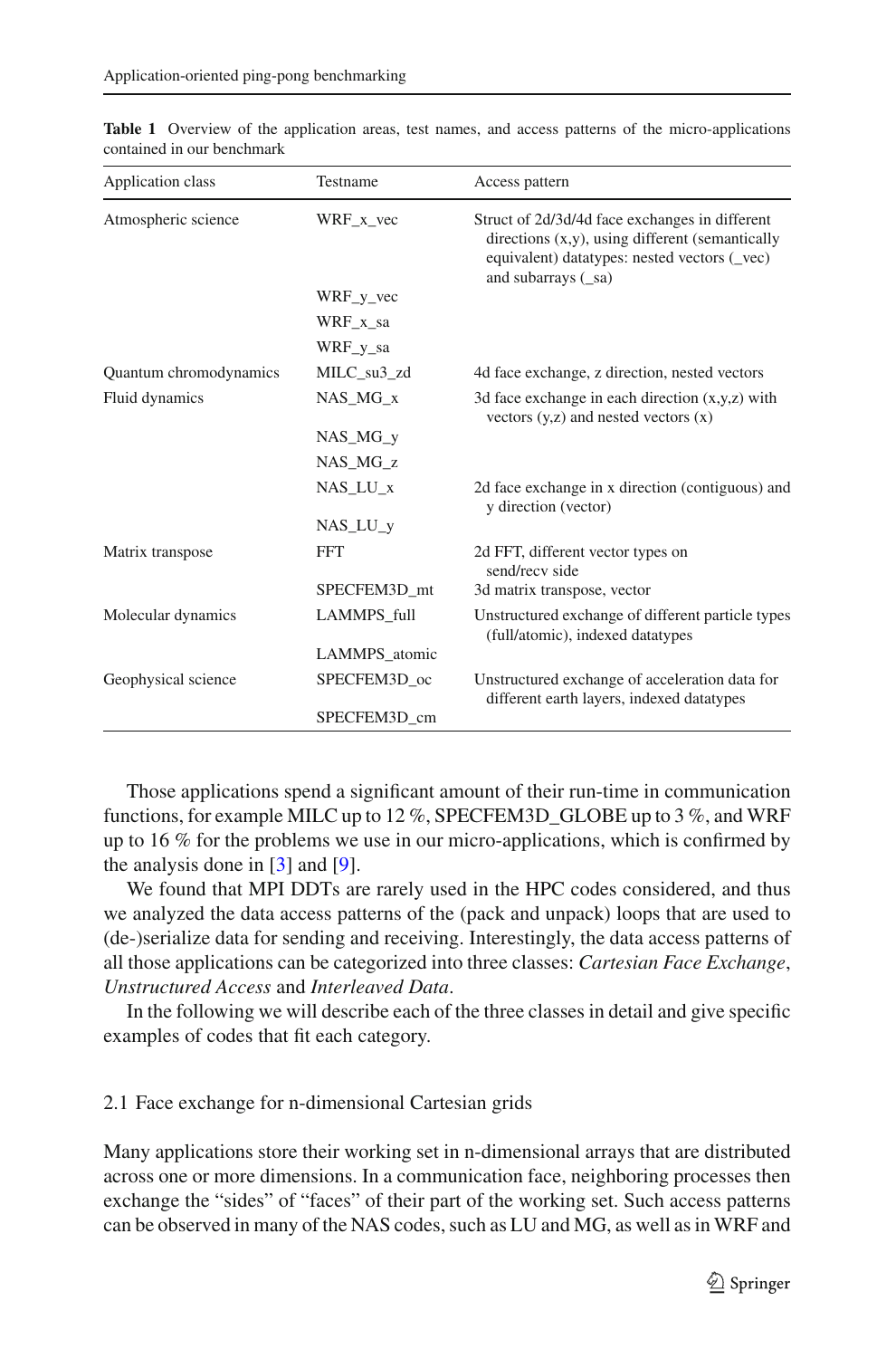

<span id="page-5-0"></span>**Fig. 3** Data layout of the NAS LU and MG benchmark. **a** NAS MG, **b** NAS LU

MILC. For this class of codes, it is possible to construct matching MPI DDTs using the subarray datatype or nested vectors. Some codes in this class, such as WRF, exchange faces of more than one array in each communication step. This can be done with MPI DDTs using a struct datatype to combine the sub-datatypes that each represents a single array.

The **Weather Research and Forecasting (WRF)** application uses a regular threedimensional Cartesian grid to represent the atmosphere. Topographical land information and observational data are used to define initial conditions of forecasting simulations. The model solution is computed using a Runge–Kutta time-split integration scheme in the two horizontal dimensions with an implicit solver in the vertical dimension. WRF employs data decompositions in the two horizontal dimensions only. WRF does not store all information in a single data structure, therefore the halo exchange is performed for a number of similar arrays. The slices of these arrays that have to be communicated are packed into a single buffer. We create a struct of hvectors of vector datatypes or a struct of subarrays datatypes for the WRF tests, which are named WRF  $\{x,y\}$  {vec,sa}, one test for each direction, and each datatype choice (nested vectors or subarrays, respectively). WRF contains 150 different static datatypes which can be reused during the application run.

**NAS MG** communicates the faces of a 3d array in a 3d stencil where each process has six neighbors. The data access pattern for one direction is visualized in Fig. [3a](#page-5-0). The data-access pattern in MG can be expressed by an MPI subarray datatype or using nested vectors. Our NAS\_MG micro-app has one test for the exchange in each of the three directions NAS  $MG_{x,y,z}$  using nested vector datatypes. NAS MG uses a few different but static access patterns and therefore all datatypes can be reused.

The **NAS LU** application benchmark solves a three-dimensional system of equations resulting from an unfactored implicit finite-difference discretization of the Navier–Stokes equations. In the dominant communication function, LU exchanges faces of a four-dimensional array. The first dimension of this array is of fixed size (5). The second (nx) and third (ny) dimension depend on the problem size and are distributed among a quadratic processor grid. The fourth (nz) dimension is equal to the third dimension of the problem size. Figure [3b](#page-5-0) visualizes the data layout. Our NAS\_LU micro-app represents the communication in each of the two directions NAS LU  $\{x,y\}$ . NAS LU uses a few different but static access patterns and therefore all datatypes can be reused.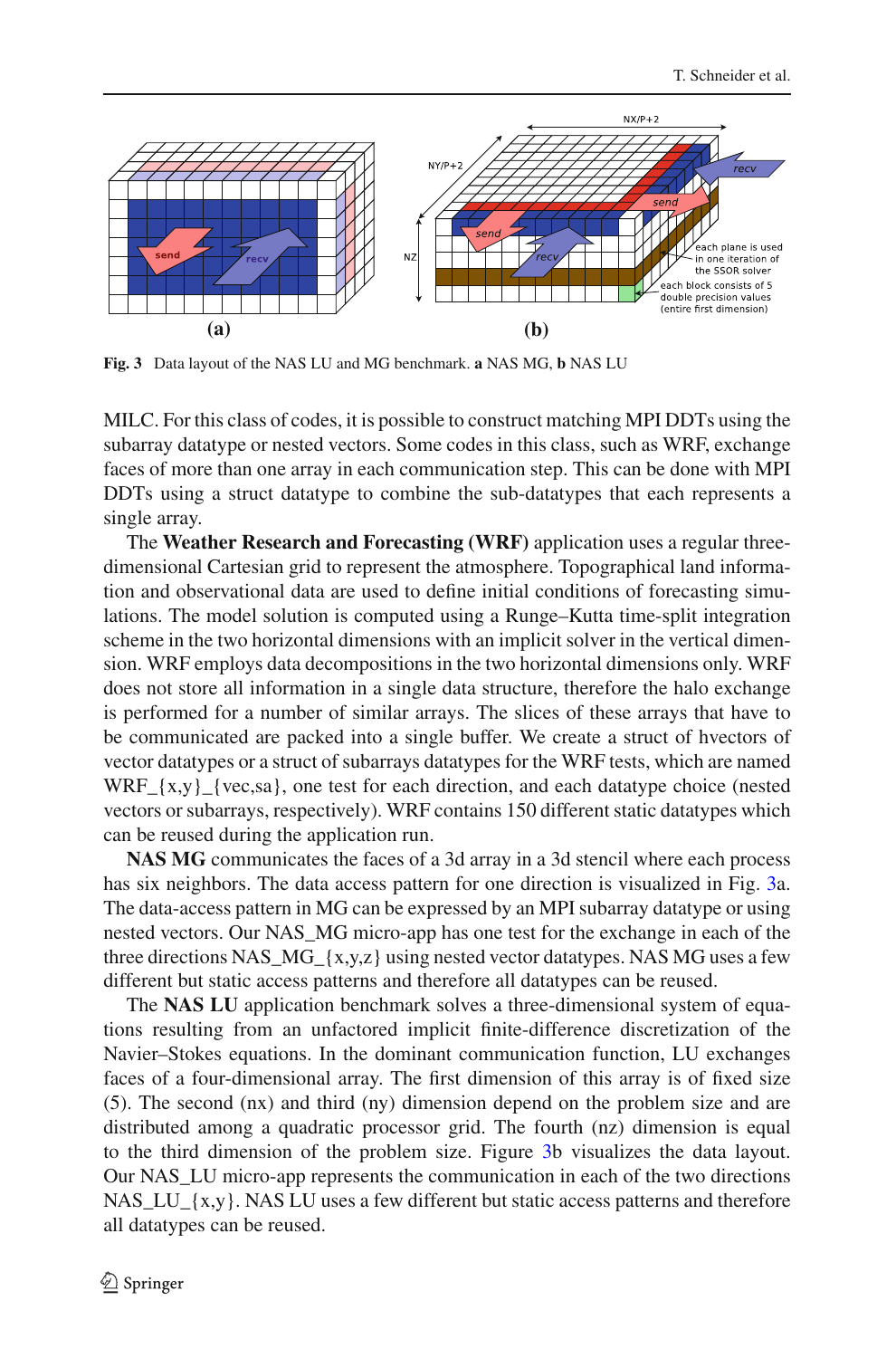The **MIMD Lattice Computation (MILC)** Collaboration studies Quantum Chromodynamics (QCD), the theory of strong interaction, a fundamental force describing the interactions of quarks and gluons. The MILC code is publicly available for the study of lattice QCD. The su3\_rmd application from that code suite is part of SPEC CPU2006 and SPEC MPI. Here we focus on the CG solver in su3\_rmd. Lattice QCD represents space-time as a four-dimensional regular grid of points. The code is parallelized using domain decomposition and communicates with neighboring processes that contain off-node neighbors of the points in its local domain. MILC uses 96 different MPI DDTs to accomplish its halo exchange in the 4 directions (named  $\pm x$ ,  $\pm y$ ,  $\pm z$ ,  $\pm t$ ). The datatypes stay the same over the course of the application run. The MILC\_su3\_zd micro-app performs the communication done for the −*z* direction.

An important observation we made from constructing datatypes for the applications in the face exchange class is that the performance of the resulting datatype heavily depends on the data layout of the underlying array. For example, if the exchanged face is contiguous in memory (e.g., for some directions in WRF and MG), using datatypes can essentially eliminate the packing overhead completely. That is the reason we included tests for all different directions of each application.

## 2.2 Exchange of unstructured elements

The codes in this class maintain scatter–gather lists which hold the indices of elements to be communicated. Molecular Dynamics applications (e.g., LAMMPS) simulate the interaction of particles. Particles are often distributed based on their spatial location and particles close to boundaries need to be communicated to neighboring processes. Since particles move over the course of the simulation each process keeps a vector of indices of local particles that need to be communicated in the next communication step. This access pattern can be captured by an indexed datatype. A similar access pattern occurs in Finite Element Method (FEM) codes (e.g., Mantevo MiniFE/HPCCG) and the Seismic Element Method (SEM) codes such as SPECFEM3D\_GLOBE. Here each process keeps a mapping of mesh points in the local mesh defining an element and the global mesh. Before the simulation can advance in time the contributions from all elements which share a common global grid point need to be taken into account.

**LAMMPS** is a molecular dynamics simulation framework which is capable of simulating many different kinds of particles (i.e., atoms, molecules, polymers, etc.) and the forces between them. Similar to other molecular dynamics codes it uses a spatial decomposition approach for parallelization. Particles are moving during the simulation and may have to be communicated if they cross a process boundary. The properties of local particles are stored in vectors and the indices of the particles that have to be exchanged are not known a priori. Thus, we use an indexed datatype to represent this access. We created two tests, LAMMPS\_{full,atomic}, that differ in the number of properties associated with each particle. The LAMMPS code in its current form does not amend to datatype reuse.

**SPECFEM3D\_GLOBE** is a spectral-element application that allows the simulation of global seismic wave propagation through high resolution earth models. It is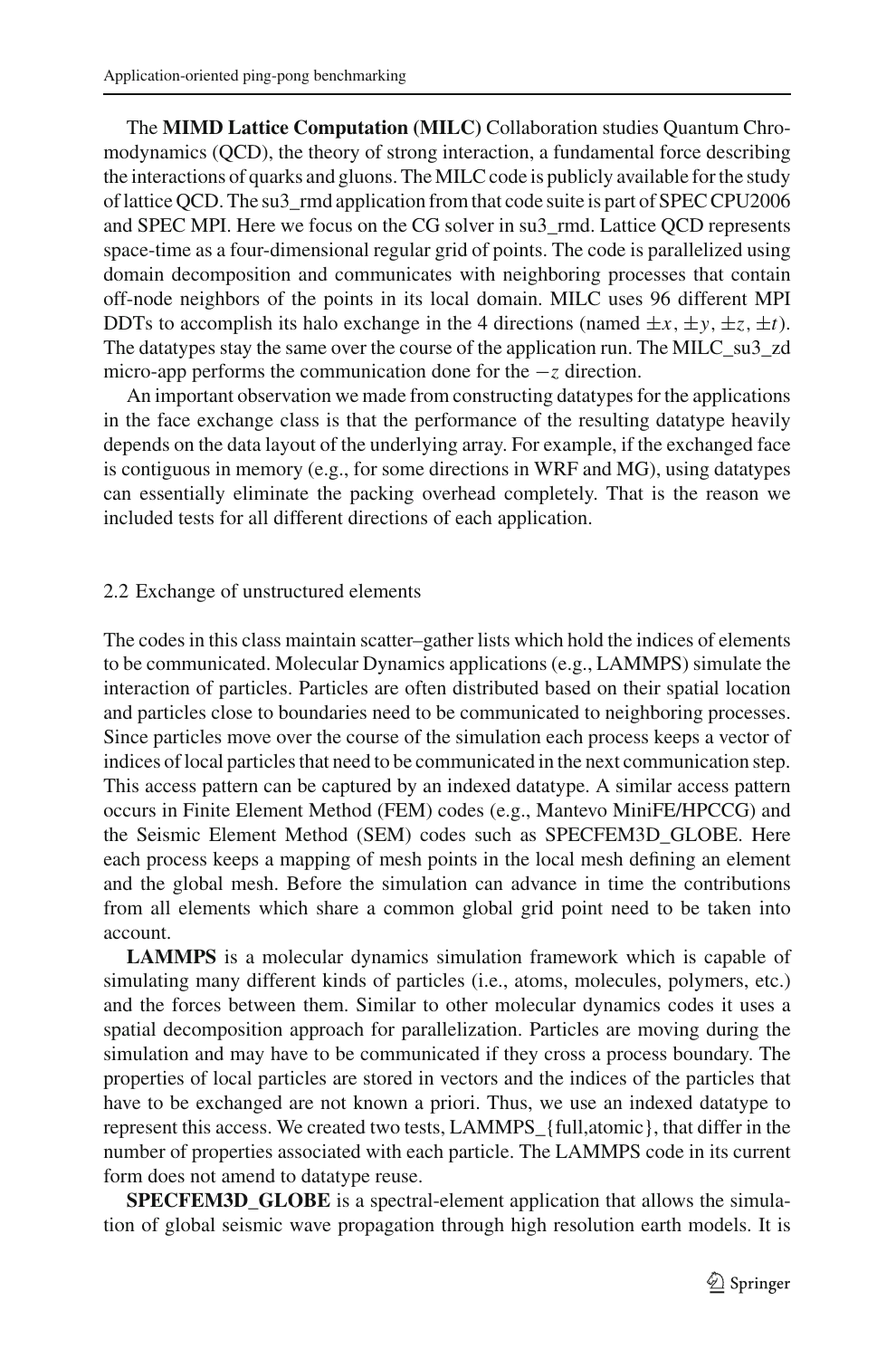used on some of the biggest HPC systems available [\[9](#page-13-11)]. The earth is described by a mesh of hexahedral volume elements. Grid points that lie on the sides, edges or corners of an element are shared between neighboring elements. SPECFEM3D\_GLOBE maintains a mapping between grid points in the local mesh to grid points in the global mesh. Before the system can be marched forward in time, the contributions from all grid points that share a common global grid point need to be considered. The contribution for each global grid point needs to be collected, potentially from neighboring processes. Our micro-app representing SPECFEM3D\_GLOBE has two tests, SPECFEM3D  ${oc, cm}$ , which differ in the amount of data communicated per index. The nine different datatypes needed by this code can be reused, since their usage only depends on the used mesh, which does not change during runtime.

The Mantevo mini-app **MiniFE** has a data access pattern very similar to SPECFEM3D\_GLOBE, which is not surprising, since MiniFE models a finite element code and the seismic element method in SPECFEM3D\_GLOBE is a variant of the FEM method. The Mantevo mini-app MiniMD is a miniature version of the LAMMPS code described above.

Our results show that current MPI DDT implementations are often unable to improve such unstructured access over packing loops. Furthermore, the overhead of creating datatypes for this kind of access (indexed datatypes) is high.

#### 2.3 Interleaved data or transpose

Fast Fourier Transforms (FFTs) are used in many scientific applications and are among the most important algorithms in use today. FFTs can be multi-dimensional: As the one-dimensional Fourier Transform expresses the input as a superposition of sinusoids, the multi-dimensional variant expresses the input as a superposition of plane waves, or multi-dimensional sinusoids. For example, a two-dimensional FFT can be computed by performing 1d-FFTs along both dimensions. If the input matrix is distributed among MPI processes along the first dimension, each process can compute the first 1d-FFT without communication. After this step the matrix has to be redistributed, such that each process now holds complete vectors of the other dimension, which effectively transposes the distributed matrix. After the second 1d-FFT has been computed locally the matrix is transposed again to regain the original data layout. In MPI the matrix transpose is naturally done with an MPI\_Alltoall operation.

Hoefler and Gottlieb presented a zero-copy implementation of a 2d-FFT using MPI DDTs to eliminate the pack and unpack loops in [\[13\]](#page-13-1) and demonstrated performance improvements up to a factor of 1.5 over manual packing. The FFT micro-app captures the communication behavior of a two-dimensional FFT.

**SPECFEM3D\_GLOBE** exhibits a similar pattern, which is used to transpose a distributed 3D array. We used Fortran's COMPLEX datatype as the base datatype for the FFT case in our benchmark (in C two DOUBLEs) and a single precision floating point value for the SPECFEM3D\_mt case. The MPI DDTs used in those cases are vectors of the base datatypes where the stride is the matrix size in one dimension. To interleave the data this type is resized to the size of one base datatype. An example for this technique is given in Fig. [4.](#page-8-0)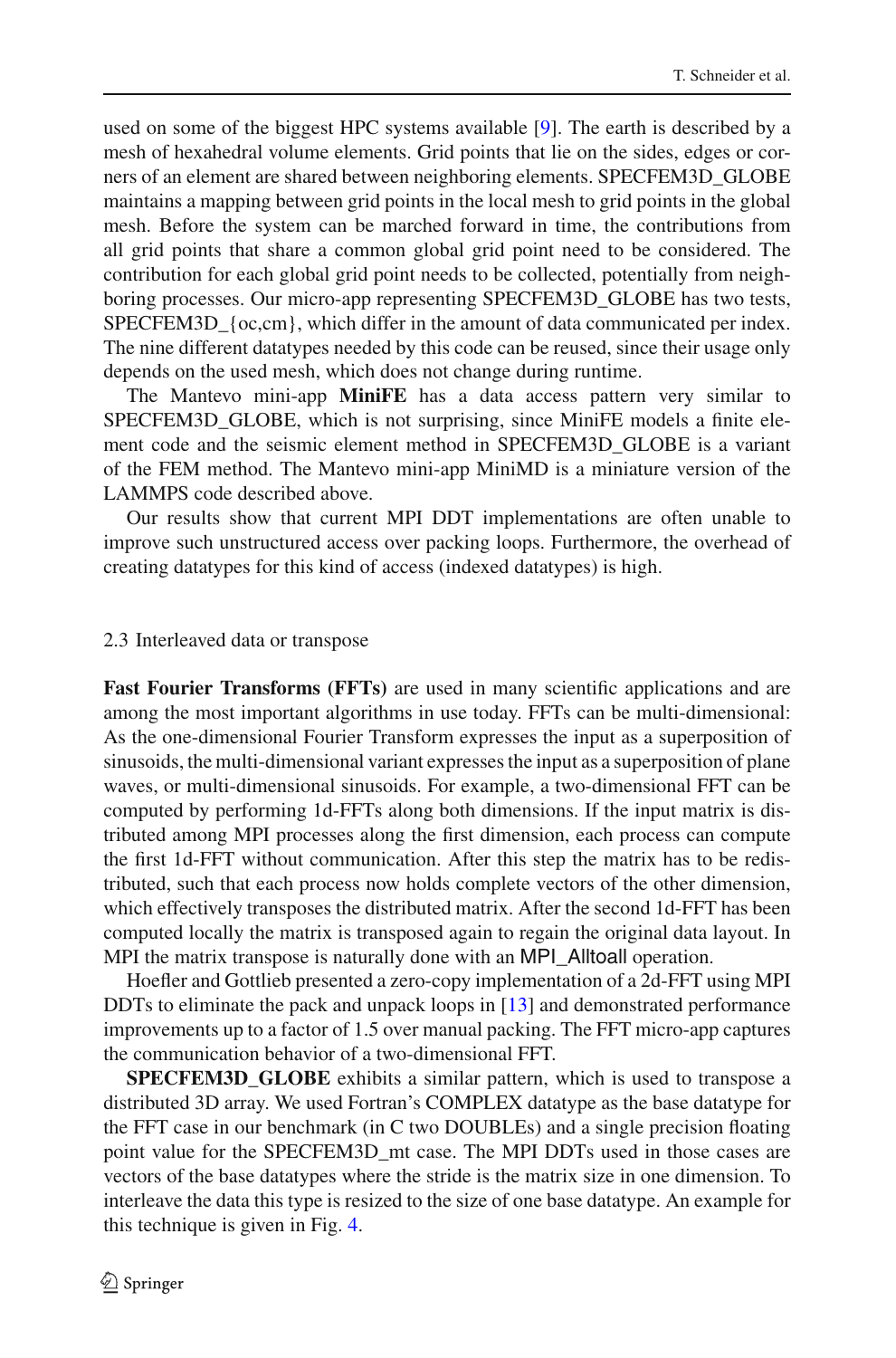<span id="page-8-0"></span>

<span id="page-8-1"></span>**Fig. 5** Measurement loops for the micro-applications. The time for each phase (*rectangle*) is measured on process 0. **a** Manual Pack Loop, **b** Send/Recv with MPI DDTs, **c** MPI\_Pack

#### **3 Micro-applications for Benchmarking MPI datatypes**

We implemented all data access schemes that we discussed above as microapplications with various data sizes. For this, we used the original data layout and pack loops whenever possible to retain the access pattern of the applications. We also choose array sizes that are representing real input cases. The micro-applications are implemented in Fortran (the language of most presented applications) as well as C to enable a comparison between compilers. We compiled all benchmarks with highest optimization.

All benchmark results shown in this paper have been obtained on either the **Odin** cluster at IU Bloomington or on **JYC**, the Blue Waters test system at the National Center for Supercomputing Applications. Odin consists of 128 nodes with AMD Opteron 270 HE dual core CPUs and an SDR Infiniband interconnect. JYC consists of a single cabinet Cray XE6 (approx. 50 nodes with 1,600 Interlagos 2.3–2.6 GHz cores). We used the GNU compiler version 4.6.2 and compiled all benchmarks with −O3 optimization.

We performed a ping-pong benchmark between two hosts using MPI\_Send() and MPI\_Recv() utilizing the original pack loop and our datatype as shown in Fig. [5.](#page-8-1) Our benchmark also performs packing with MPI using MPI\_Pack() and MPI\_Unpack() (cf. Fig. [5c](#page-8-1)), however, packing overhead for explicit packing with MPI has been omitted due to lack of space and the small practical relevance of those functions. For comparison we also performed a traditional ping-pong of the same data size as the MPI DDTs type size.

The procedure runs two nested loops: the outer loop creates a new datatype in each iteration and measures the overhead incurred by type creation and commit; the inner loop uses the committed datatype a configurable number of times. In all experiments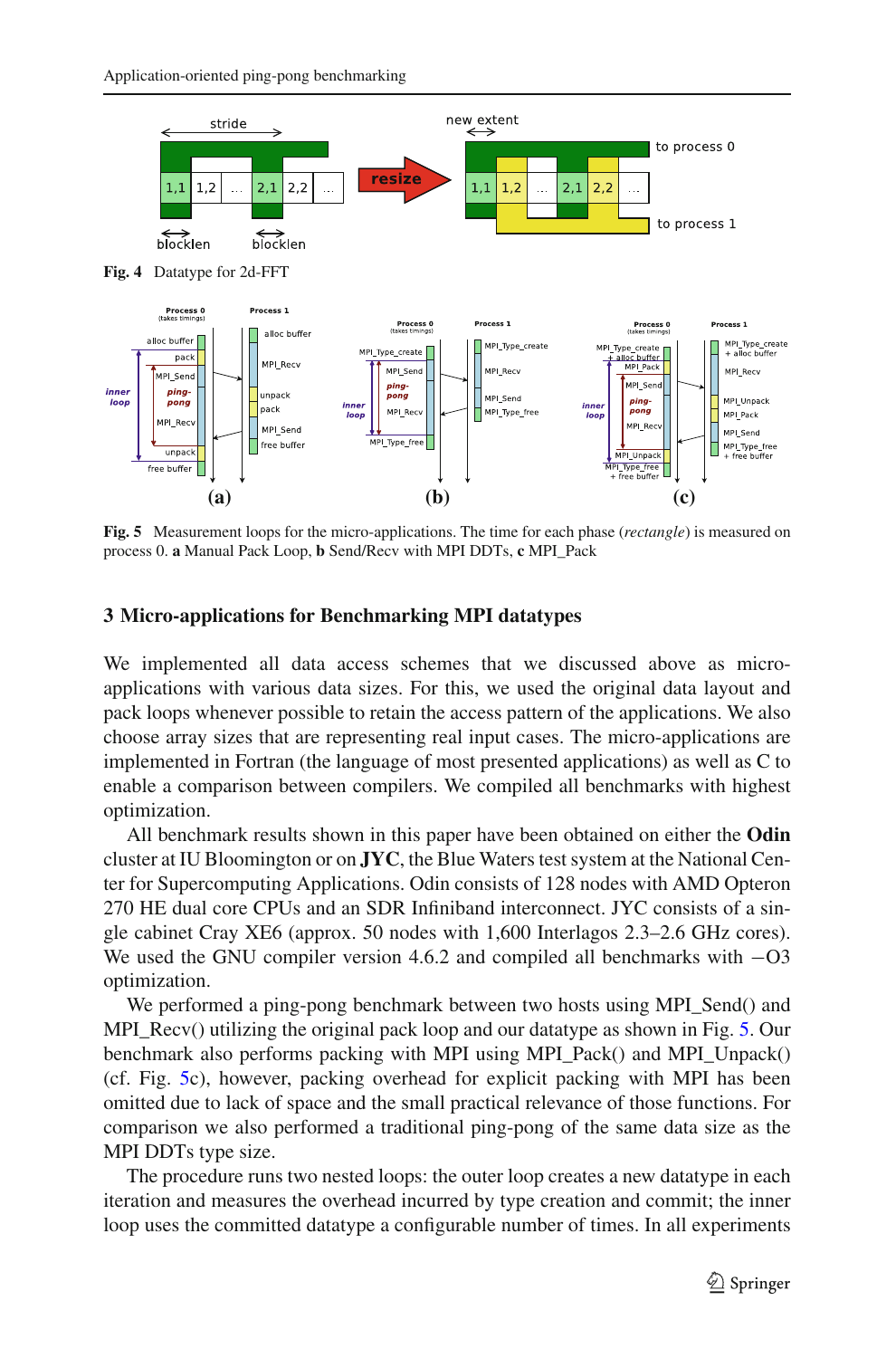

**Fig. 6** Median duration of the different benchmark phases for the WRF x vec test, using Open MPI 1.6 on Odin

<span id="page-9-0"></span>

<span id="page-9-1"></span>**Fig. 7** Median duration of the different benchmark phases for the SPECFEM3D\_cm test, using Open MPI 1.6 on Odin

we used 10 outer loop iterations and 20 iterations of the inner loop. Time for each phase (rectangles in Fig. [5\)](#page-8-1) is recorded in a result file. We provide an example script for GNU R to perform the packing overhead analysis as shown in this paper. Measurements are done only on the client side, so the benchmark does not depend on synchronized clocks.

If we measure the time for each phase multiple times (in the two loops described above) and plot the median value for each phase, we get a result as shown in Fig. [6,](#page-9-0) where we plot the times for three different sizes of the WRF x vec test, using Open MPI 1.6. Note that the time for packing has been added to the communication round trip time (RTT) of manual packing to enable direct comparison with the MPI DDT case where packing happens implicitly and is thus also included in the communication time.

It can be seen that using MPI datatypes is beneficial in this case. The WRF application exhibits a face exchange access pattern, as explained before. The datatypes needed for this pattern are simple to create, therefore also the datatype creation overhead is low. For the SPECFEM3D cm test (Fig. [7\)](#page-9-1) the situation is different: datatypes for unstructured exchanges are very costly to construct. Also none of the MPI implementations was able to outperform manual packing for this test. Unless otherwise noted we assume datatype reuse in all benchmarks. That means the costs for creating and destroying datatypes (or allocating/freeing buffers) are not included in the communication costs. This is reasonable because most applications create their datatypes only once during their entire run and amortize these costs over many communication steps.

For two-dimensional FFTs (Fig. [8\)](#page-10-0), the usage of derived datatypes also improves performance, compared with manual packing. Note the large difference in the times required for manual packing compared to manual unpacking—this is caused by the fact that during packing large blocks can be copied, while during unpack each element has to be handled individually.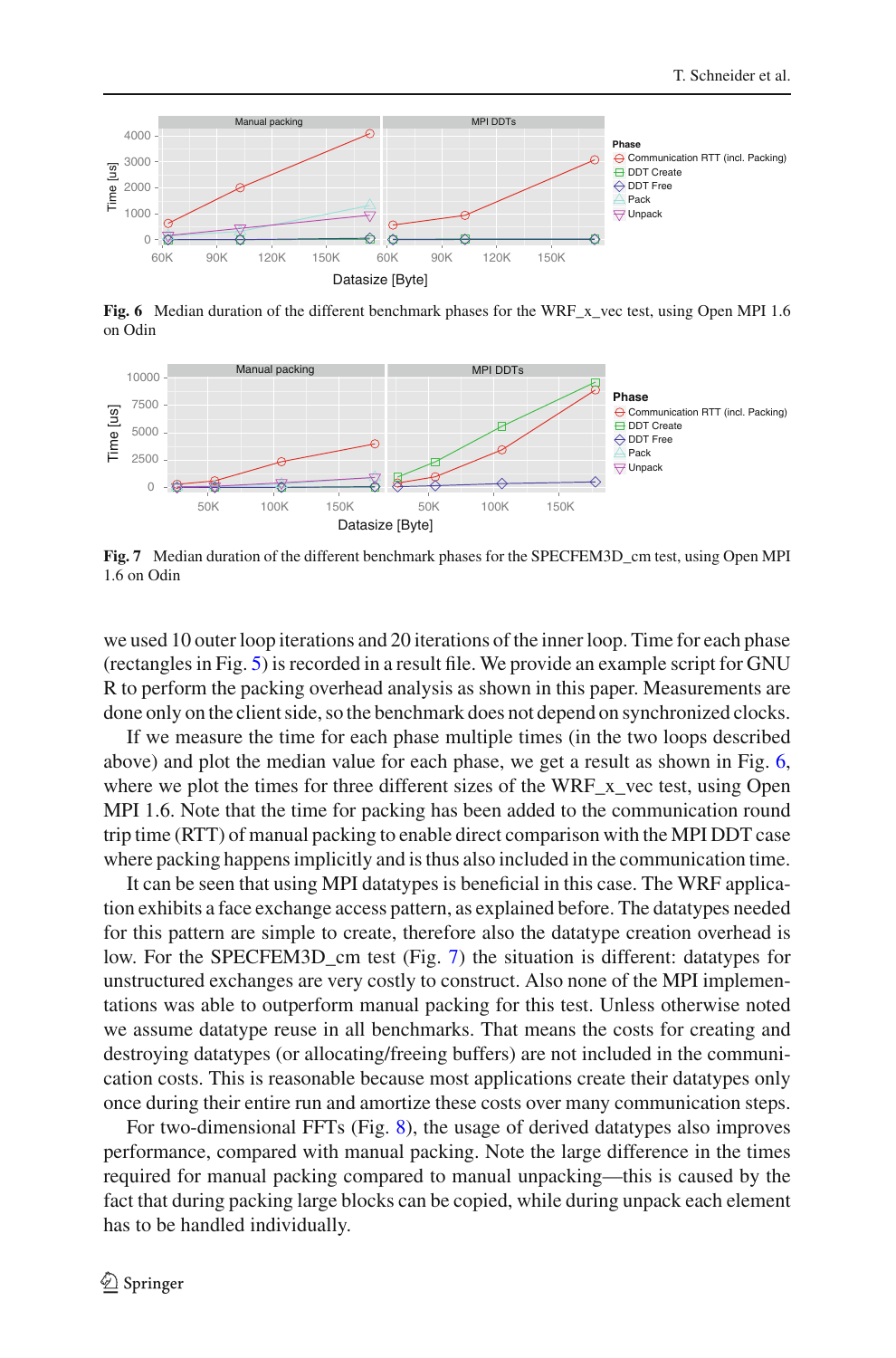

**Fig. 8** Median duration of the different benchmark phases for the FFT test, using Cray MPI on JYC (Blue Waters test system)

<span id="page-10-0"></span>

<span id="page-10-1"></span>**Fig. 9** Packing overheads (relative to communication time) for different micro-apps and datasizes and MPI implementations on Odin

It is interesting to know the fraction of time that data packing needs, compared with the rest of the round-trip. Since we can not measure the time for data-packing directly in the MPI DDT benchmark we use the following method: Let  $t_{pp}$  be the time for a round-trip including all packing operations (implicit or explicit) and  $t_{net}$  the time to perform a ping-pong of the same size without packing.

The overhead for packing relative to the communication time can be expressed as  $ovh = \frac{t_{pp} - t_{net}}{t_{pp}}$ .

 $T_{top}$   $t_{pp}$ <br>The serial communication time  $t_{net}$  was practically identical for the tested MPI implementations (*<*5 % variation). This enables us to plot the relative overheads for different libraries into a single diagram for a direct comparison. Figure [9](#page-10-1) shows those relative pack overheads for some representative micro-application tests performed with Open MPI 1.6 as well as MVAPICH 1.8 on the Odin cluster; we always ran one process per node to isolate the off-node communication.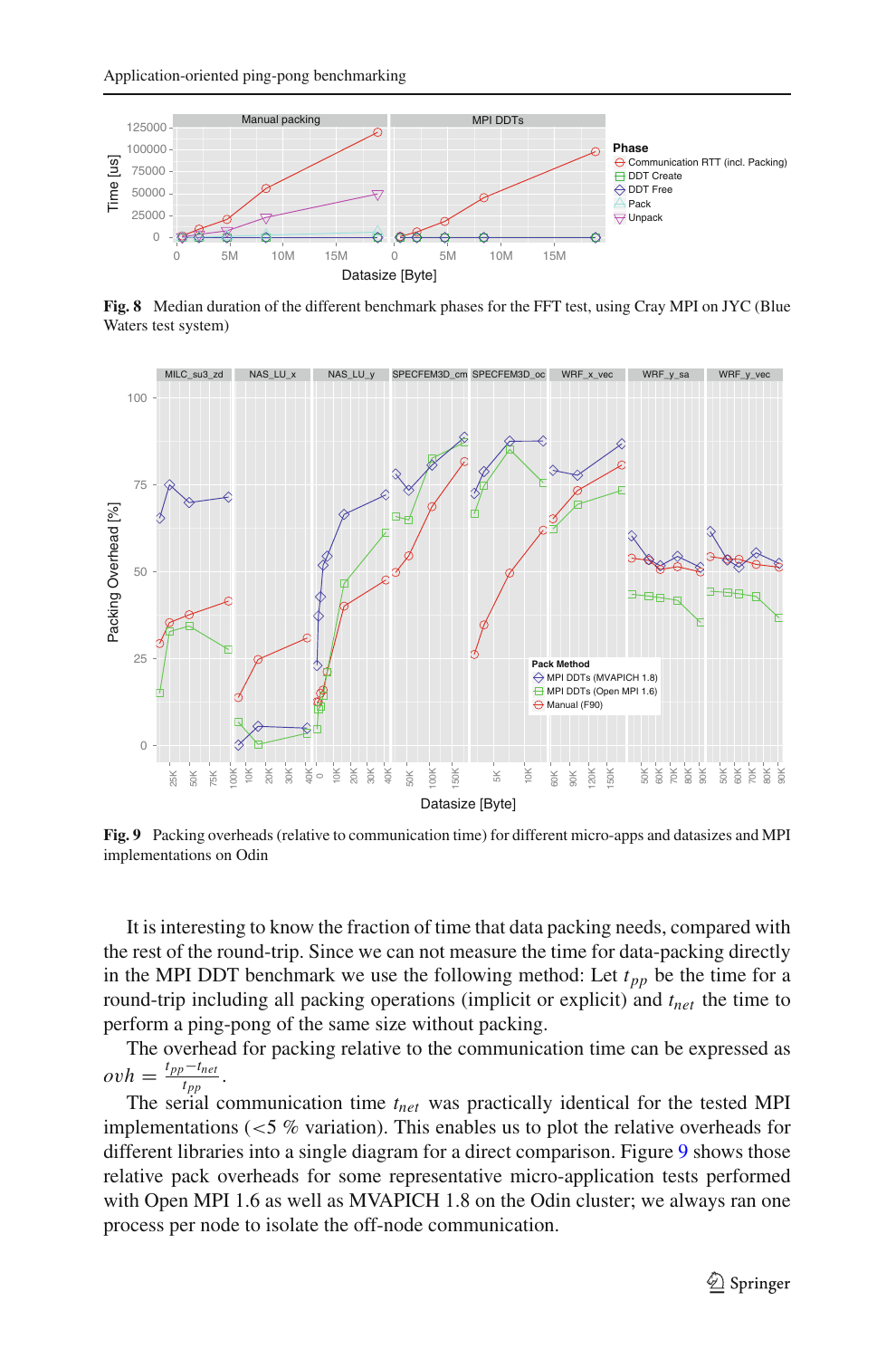

<span id="page-11-0"></span>**Fig. 10** Packing overheads (relative to communication time) for different micro-apps and datasizes and compilers on JYC

Note that the overhead for the creation of the datatype was not included in the calculations of the packing overheads in Fig. [9,](#page-10-1) because most applications are able to cache and reuse datatypes. From this figure we can make some interesting observations: In the NAS\_LU\_x test case both MPI implementations outperform manual packing by far, the packing overhead with MPI DDTs is almost zero. In this case the data is already contiguous in memory, and therefore does not need to be copied in the first place—the manual packing is done anyway in the NAS benchmark to simplify the code. Both MPI implementations seem able to detect that the extra copy is unnecessary. We observe that the datatype engine of Open MPI performs better than MVAPICH's implementation. The SPECFEM3D tests show that unordered accesses with indexed datatypes are not implemented efficiently by both Open MPI and MVAPICH. This benchmark shows the importance of optimizing communication memory accesses: up to 81 % of the communication time of the WRF\_x\_vec test case are spent with packing/unpacking data, which can be reduced to 73 % with MPI DDTs. In the NAS\_LU\_x case, which sends a contiguous buffer, using MPI DDTs reduce the packing overhead from 30 to 7 % without increasing the code complexity.

In Fig. [10](#page-11-0) we compare the packing overhead of several micro-applications when different compilers are used. We implemented each test in C as well as in Fortran (while most of the original code was written in Fortran). For most tests there is no significant difference. For WRF the packing loop expressed in Fortran is slightly faster. For MILC the packing loop written in C is much faster on JYC. Cray's MPI implementation is outperformed by manual packing in all of our tests. This indicates some optimization potential in the datatype implementation of Cray MPI.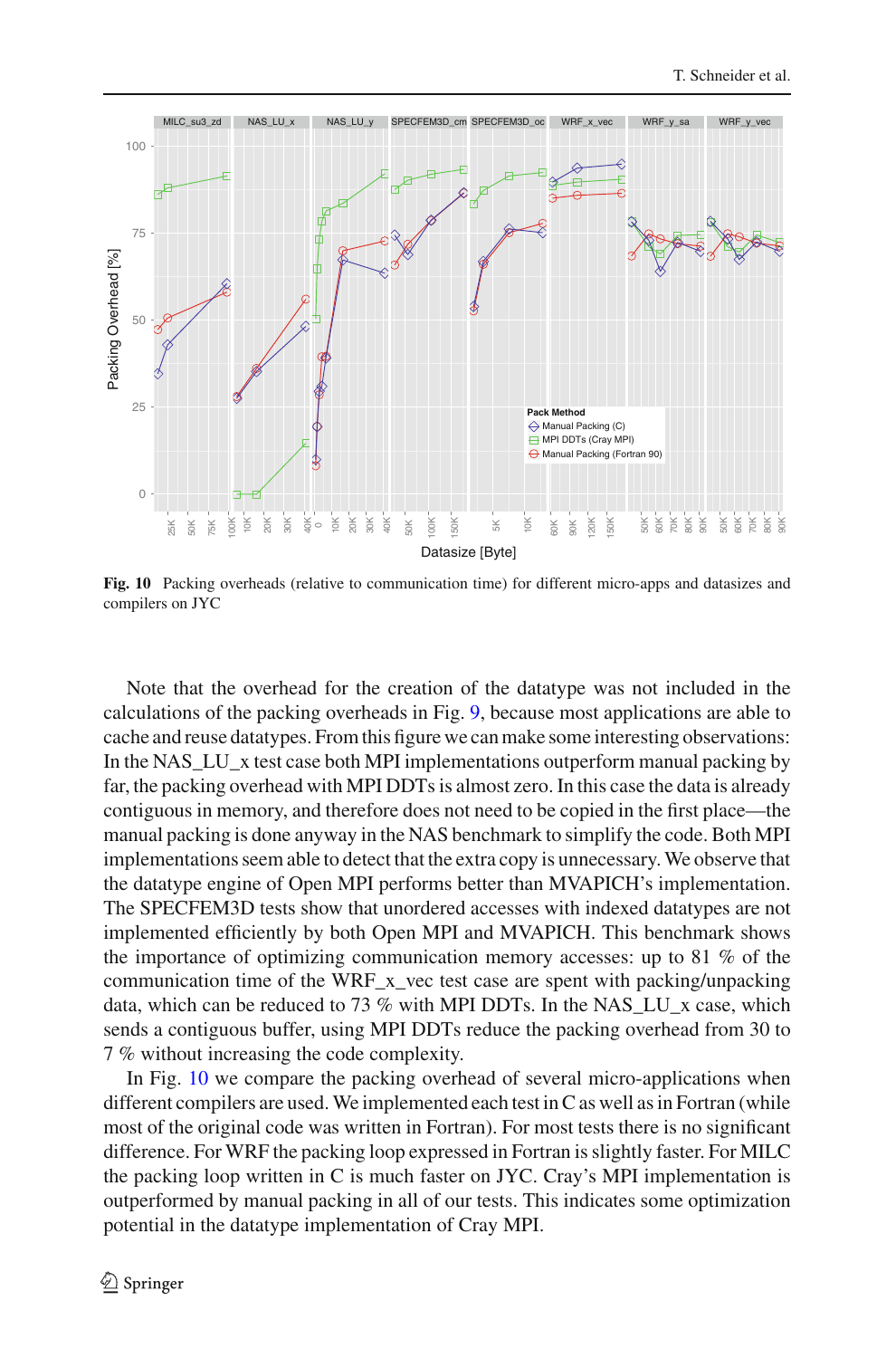### **4 Conclusions**

We analyzed a set of scientific applications for their communication buffer access patterns and isolated those patterns in micro-applications to experiment with MPI datatypes. In this study, we found three major classes of data access patterns: Face exchanges in n-dimensional Cartesian grids, irregular access of datastructures of varying complexity based on neighbor-lists in FEM, SEM and molecular dynamics codes as well as access of interleaved data in order to redistribute data elements in the case of matrix transpositions. In some cases (such as WRF) several similar accesses to datastructures can be fused into a single communication operation through the usage of a struct datatype. We provide the micro-applications to guide MPI implementers in optimizing datatype implementations and to aid hardware-software co-design decisions for future interconnection networks.

We demonstrated that the optimization of data packing (implicit or explicit) is crucial, as packing can make up up to 80 % of the communication time with the data access patterns of real world applications. We showed that in some cases zero-copy formulations can help to mitigate this problem. Those findings make clear that system designers should not rely solely on ping-pong benchmarks with contiguous buffers, they should take the communication buffer access patterns of real applications into account.

While we present a large set of results for relevant systems, it is necessary to repeat the experiments in different environments. Thus, we provide the full benchmark source-code and data analysis tools at [http://unixer.de/research/datatypes/ddtbench/.](http://unixer.de/research/datatypes/ddtbench/)

**Acknowledgments** This work was supported by the DOE Office of Science, Advanced Scientific Computing Research, under award number DE-FC02-10ER26011, program manager Sonia Sachs.

### <span id="page-12-2"></span>**References**

- 1. Aiken A, Nicolau A (1988) Optimal loop parallelization. In: Proceedings of the ACM SIGPLAN conference on programming language design and implementation (PLDI'88), vol 23. ACM, pp 308– 317
- <span id="page-12-0"></span>2. Alverson R, Roweth D, Kaplan L (2010) The Gemini System interconnect. In: Proceedings of the IEEE symposium on high performance interconnects (HOTI'10), IEEE Computer Society, pp 83–87
- <span id="page-12-7"></span>3. Armstrong B, Bae H, Eigenmann R, Saied F, Sayeed M, Zheng Y (2006) HPC benchmarking and performance evaluation with realistic applications. In: SPEC benchmarking workshop
- <span id="page-12-5"></span>4. Bajrović E, Träff JL (2011) Using MPI derived datatypes in numerical libraries. In: Recent advances in the message passing interface (EuroMPI'11). Springer, Berlin, pp 29–38
- <span id="page-12-3"></span>5. Barrett RF, Heroux MA, Lin PT, Vaughan CT, Williams AB (2011) Poster: mini-applications: Vehicles for co-design. In: Proceedings of the companion on high performance computing, networking, storage and analysis (SC'11 companion), ACM, pp 1–2
- <span id="page-12-6"></span>6. Bernard C, Ogilvie MC, DeGrand TA, Detar CE, Gottlieb SA, Krasnitz A, Sugar RL, Toussaint D (1991) Studying quarks and gluons on MIMD parallel computers. Int J Supercomput Appl SAGE 5:61–70
- <span id="page-12-4"></span>7. Brunner TA (2012) Mulard: a multigroup thermal radiation diffusion mini-application. Technical report, DOE exascale research conference
- <span id="page-12-1"></span>8. Byna S, Gropp W, Sun XH, Thakur R (2003) Improving the performance of MPI derived datatypes by optimizing memory-access cost. In: Proceedings of the IEEE international conference on cluster computing (CLUSTER'03). IEEE Computer Society, pp 412–419